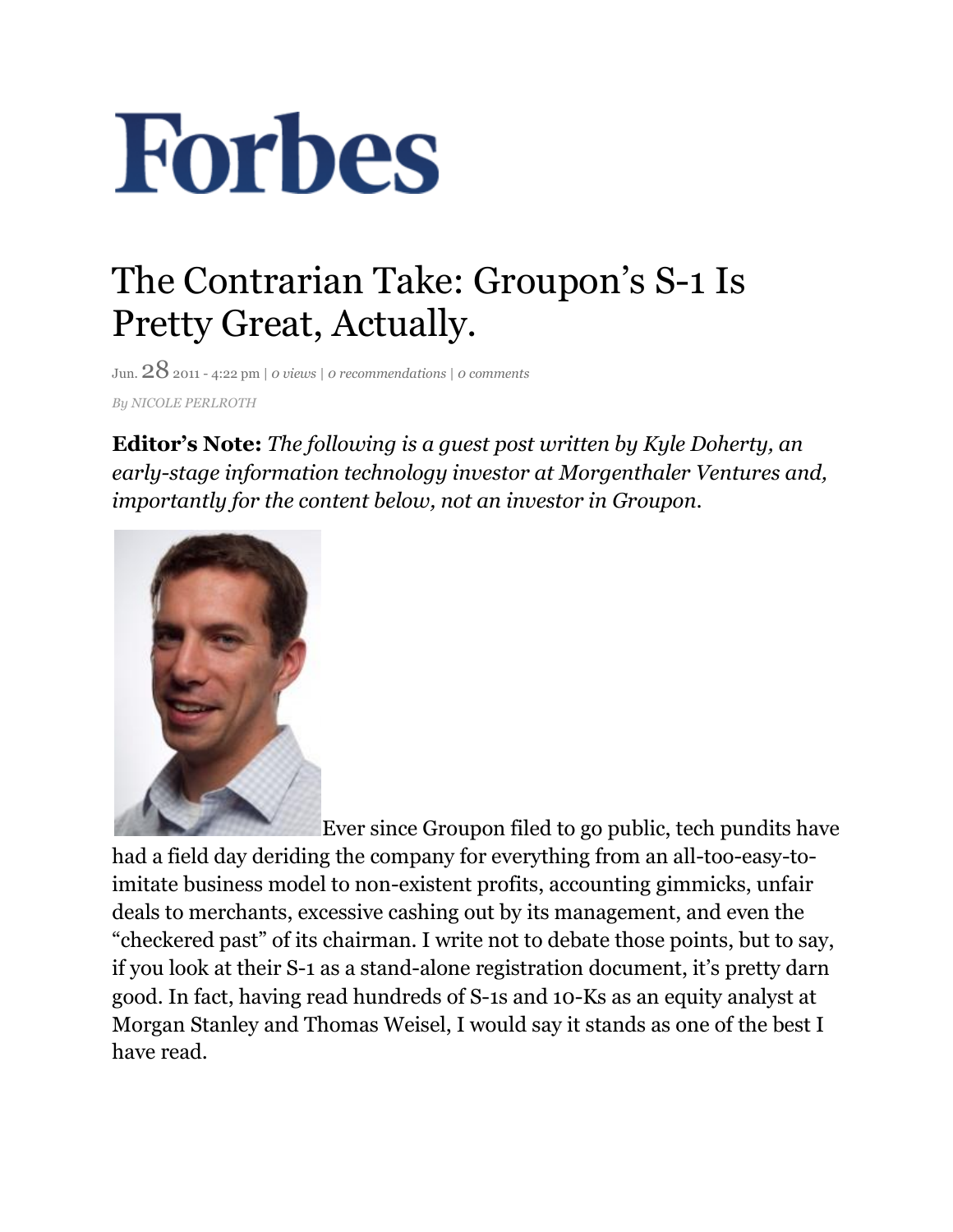S-1s, like many legal documents, are seemingly written in code. Let me offer my personal checklist on how to read an S-1 to quickly surmise the prospects of a company; understand the most common misperceptions; and make your own judgments when reading the anticipated filings of other high-profile Internet companies such as Zynga (which will reportedly file tomorrow), Facebook and Twitter.

#### **What's to Like**

Groupon's S-1 set the right tone immediately. My favorite part of the entire 263-page document is the introductory letter by Andrew Mason, Groupon's CEO. It is succinct, informative and funny. (I would not be surprised if their famous copywriting staff had something to do with it.) It conjures up the same straight-talking, irreverent, "don't be evil" spirit as the letter from Google co-founders Larry Page and Sergey Brin included in Google's S-1. It fills out the highly-regulated, obligatory form in a way that gives you a sense of their culture, corporate values and personality.

Groupon's S-1 provided a level of clarity and transparency that is a breath of fresh air. The company took a fair amount of heat for its use of a non-GAAP financial measure: adjusted CSOI (consolidated segment operating income). To be fair to the company, use of non-GAAP financial measures is standard practice on Wall Street, particularly for companies that do not currently show profitability on a GAAP basis. I laud Groupon for being up-front about the metric they believe to be important for valuation. What is standard practice on Wall Street may not fly anymore (for good reason), but the thinking behind justifying proxy metric valuations remains prevalent. Indeed, many companies slyly encourage sell-side and buy-side analysts to focus on metrics excluding "non-operating" expenses like stock-based compensation without stating it explicitly in public filings.

#### **What is an S-1?**

It may be helpful to step back and start at square one. An S-1 is a legal document filed by public companies to register their securities with the U.S. Securities and Exchange Commission (SEC). It commonly includes a description of the company's business, financial statements, biographies of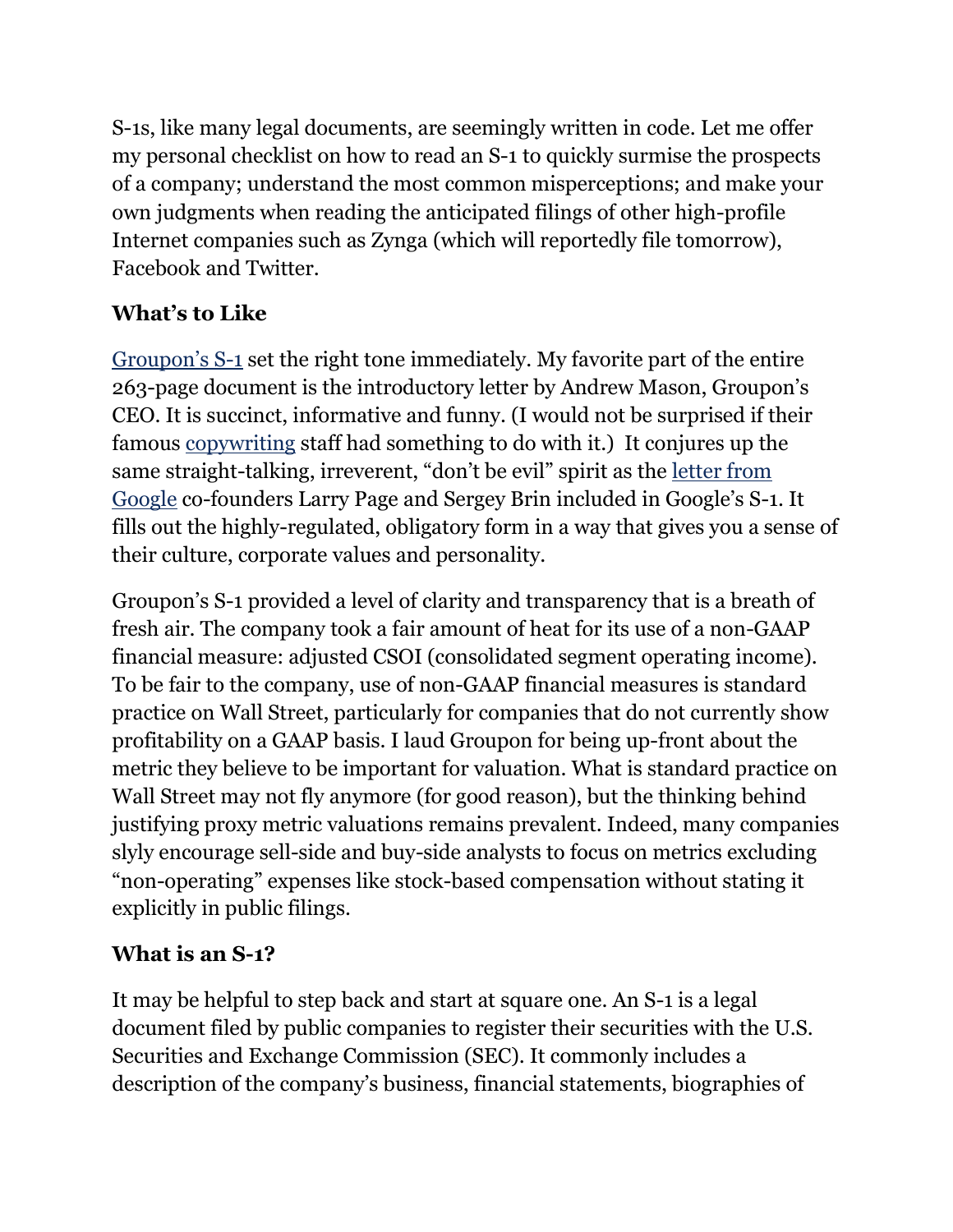officers and directors, detailed information about their compensation, any litigation that is taking place, and a summary of material information. It is one of the main documents used by investors to research a company prior to an initial public offering (IPO). Often, an S-1 is the first, most meaty, introduction of the company to the investment world.

### **How to Read an S-1 in 5 Minutes**

S-1s contain standard information required by the SEC. They are long, tedious and dangerous to read if you have a sleep deficit. Concentrate on the following sections for a quick take on a company's financial health and business outlook:

- *Cover page*. This page warrants nothing more than a quick glance. Below the flashy corporate logo is information about the registration of the equity security, including ticker symbol, class of offering, size of the offering and expected price. However, the most exciting part of the cover page is at the bottom where the banks are located. Investment banks fight tooth and nail to get placement in the top line of the listing, and then poke eyes out to be placed on the left. This has implications for how much of the economics they will see, but more importantly it signals the pecking order of the banks running the deal. In Groupon's filing, Morgan Stanley is LeBron James, Goldman Sachs is Dwayne Wade, and Credit Suisse is Chris Bosh. All three are necessary to execute the IPO.

- *Prospectus Summary*. If you are time constrained, read just this section to quickly get up-to-speed on the company. The prospectus summary contains information that is elsewhere in the filing, but presented with just enough depth to get a very solid understanding of the business, the security offering, consolidated financial information and the important metrics. If you want to dig in more deeply, you can skip this section.

- *Selected Consolidated Financial and Other Data*. This part of the S-1 is for finance geeks and accountants (hey, I get excited about it). This is where one can glean revenue performance, margins, profitability, and cash flows.

- *Management Discussion and Analysis of Financial Condition and Results of Operations.* This section is important but again more key for financial analysts because it contains the bulk of information regarding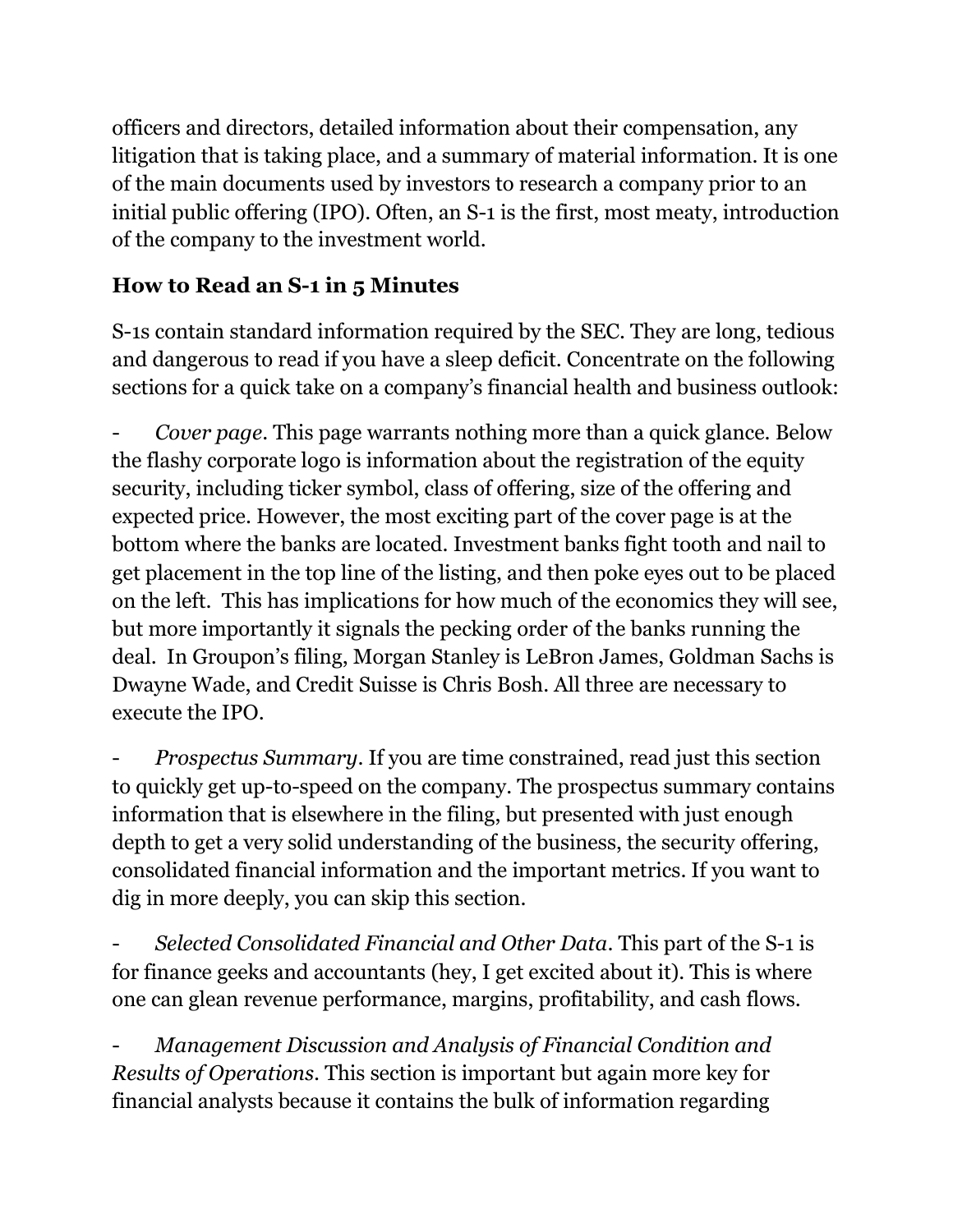business metrics and the nitty-gritty details in the financial statements (it typically goes through each line item of income statements, balance sheet, and statement of cash flows). Beware the data overload!

- *Business.* This part of the Groupon S-1 was a crowd favorite with colorful pictures and website screen shots. When first getting acquainted with a company, spend most of your time here. You'll get a more precise idea of what the business is, what products and services are offered, and how that ties into the revenue model. Groupon pulled this off very well by answering questions about its business model and providing insight into subscriber and geographic economics. It ended up as a double-edged sword however: the case studies provided great detail but also led quite a few to raise questions about the sustainability of the business.

*Risk Factors.* This is a section that I typically skip or read very quickly. Many of the key risks are fairly straightforward – if not obvious ("We may not sustain the revenue growth we have experienced since inception" for example). However, risk factors become more interesting over time in the 10- K filings as sections are added, which can be telling for what the management team views as a risk. Microsoft just included a section titled "the cloud-based computing model presents execution and competitive risks" for the first time in their 10-K filing last July.

- *Principal and Selling Stockholders*. This is an important section to peruse, and not just so you know how many JetStream airplanes the founders will be able to purchase once liquid. Many investors in the public offering want to know who is selling, and how much – important social proof to signal to new investors that growth prospects remain strong. It stands to reason that a fund investing for the long term would want to make sure the important principals aren't jumping ship immediately (or even after the lock-up periods expire) and are committed or properly incentivized to grow the business over time. Typically, insiders (management and venture capitalists) hold back on selling shares in the IPO and instead opt for standard lock-up periods.

#### **Common Misperceptions**